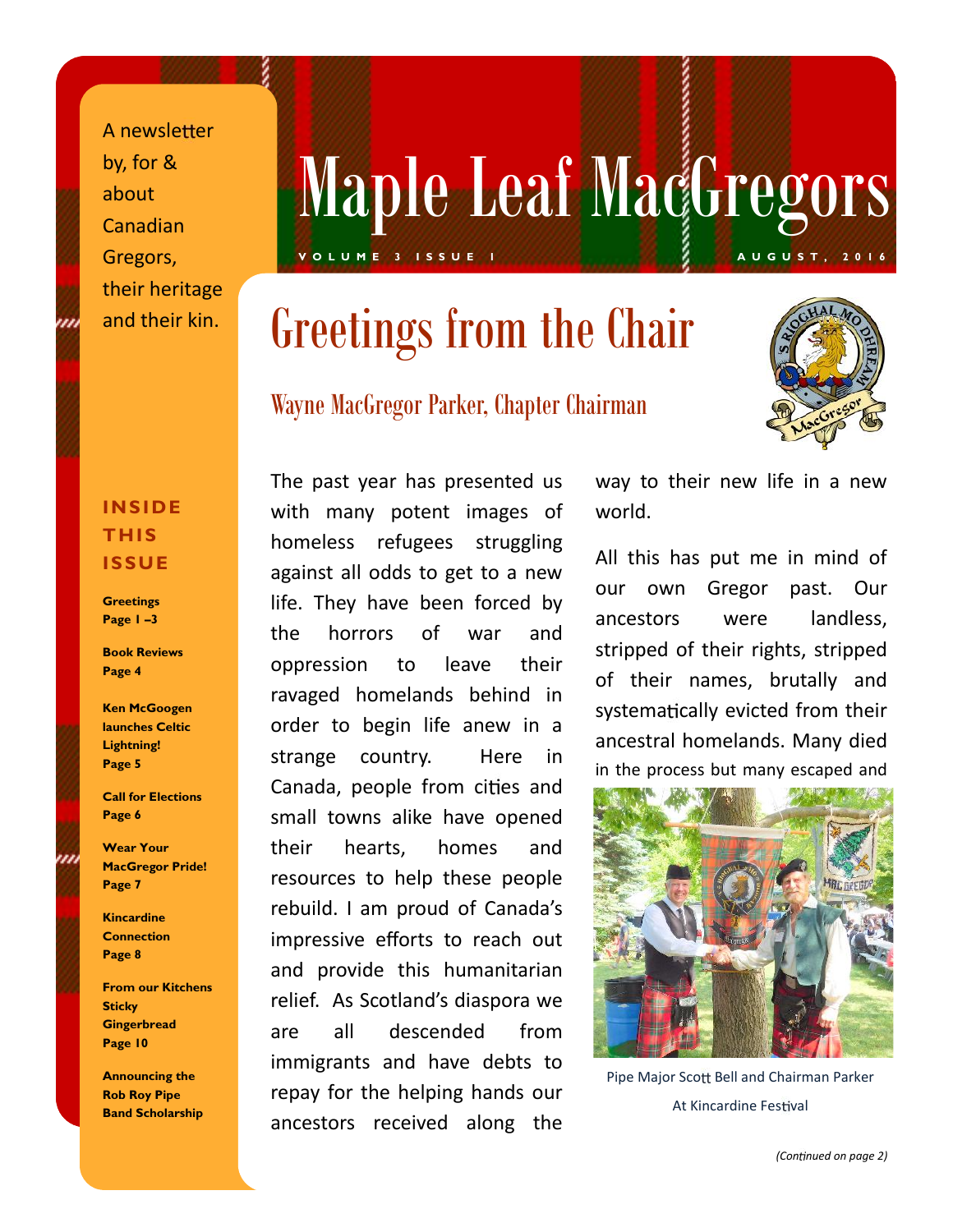## Greetings from the Chair (con't)

*(Con nued from page 1)*

found new life in the New World. We, who bear the name MacGregor or one of its many septs and derivatives, are living proof that they successfully escaped the oppression of their homeland and found a new life here in Canada. In pondering this I am struck by the enormous courage and trust this must have taken. Just how terrible must things have been to drive a person from their homeland, family and everything they knew only to face certain privation and uncertainty in an unknown country? Yes, these ancestors of ours had remarkable strength, fortitude and persistence. To flee, seek refuge and resettle against overwhelming adversities took courage, commitment and guts. These are our people. We are their descendants. What we are doing today to lessen the plight of the refugee and immigrant is a reflection on both our forebears and upon ourselves and our modern society. What have we learned?

Turning to the work of your Canadian Chapter over the past six months I am happy to report that we continue to add new members and to advance the presence and understanding of Gregor heritage whenever an opportunity presents itself. We recently raised the Society banner at the Kincardine Scottish Festival for the first time by manning the Clan Gregor tent and participating in the march and all Clan activities. This is a wonderful little town on the eastern shore of Lake Huron in Ontario with a long and proud Scottish heritage. At the games we consummated a much anticipated scholarship agreement with the Rob Roy Pipe Band as detailed in the article elsewhere in this Newsletter.

And speaking of the Maple Leaf MacGregor, I apologize for the lateness of this issue. Unfortunately our acting-editor, Annie MacGregor Stadden fell and injured both her hands rendering her unable to produce the newsletter scheduled for May. Her recovery is going well. In the meantime I am grateful for a student, Alexander McFayden who has kindly agreed to pull this issue together for me. If anyone would

*(Con nued on page 3)*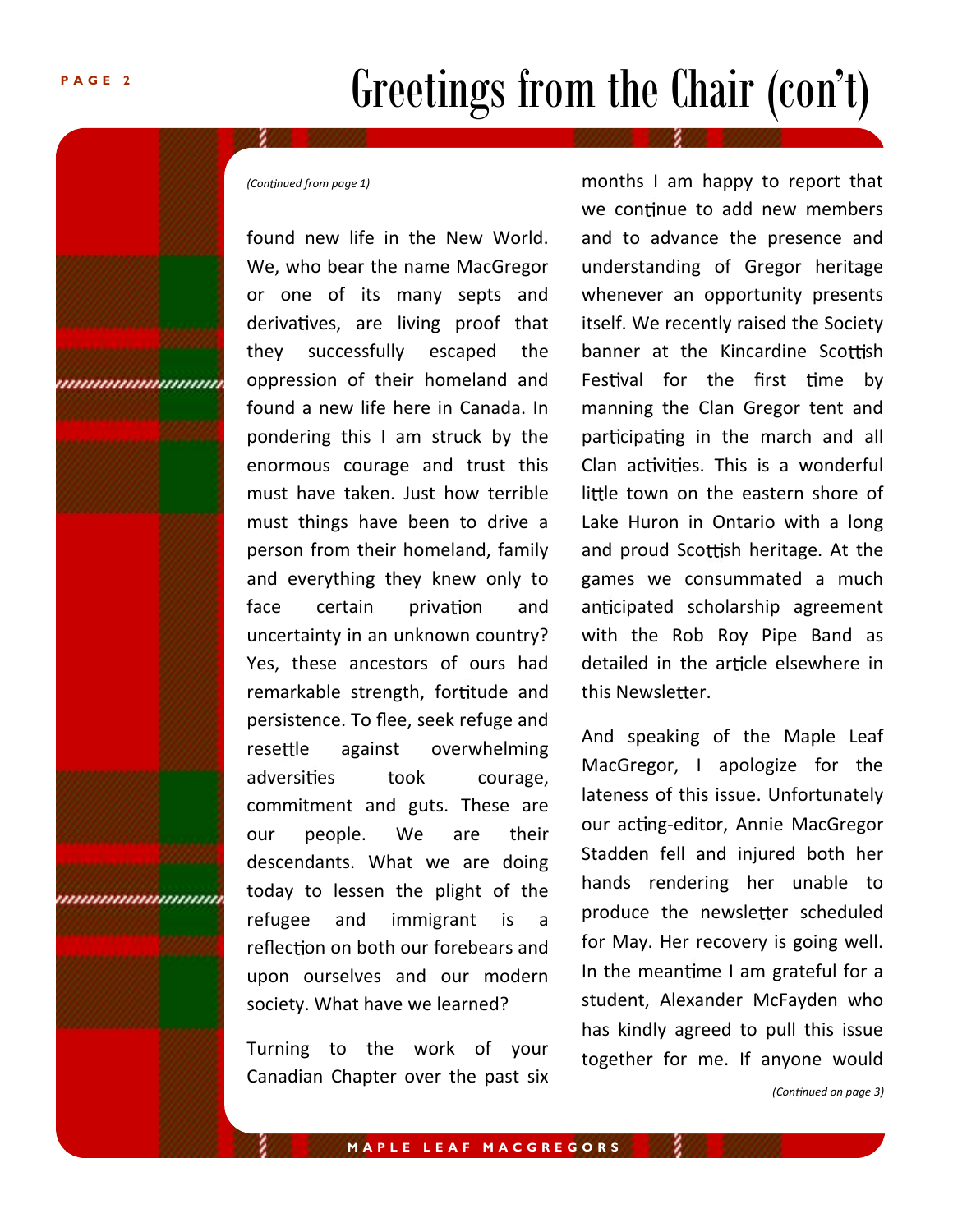# Greetings from the Chair (con't)

*(Con nued from page 2)*

like to try their hand at being Editor of the Maple Leaf MacGregor, I would really appreciate hearing from you. We have the template and all you will need is Publisher on your PC to put together the articles and photos collected for the next edition. At two issues a year it's not too onerous a task and maybe even fun. This would most certainly a welcome help to our small but growing Chapter.

Elsewhere you will find a report on our 2015 financial condition as well as a call for elections of Council members. As a volunteer organization we are dependent upon

the participation and involvement of many hands. Please consider serving. You will find it is both an honour and privilege to help keep the flame of Gregor, our ancestors who braved so much to make Canada their home, alive and well in today's world.

I hope to see you at one of the Games this summer. Please do come join us. I enjoy a good chat and would love to learn about your Gregor connection. As always, I am happy to respond by phone or email.

*Le Gach deagh dhurachd With every good wish.*

Wayne MacGregor Parker, Chapter Chairman



Founding Member, Jerry Hanson (right) at the Fergus Scottish Games

*mmmmmm* 

,,,,,,,,,,,,,,,,,,,,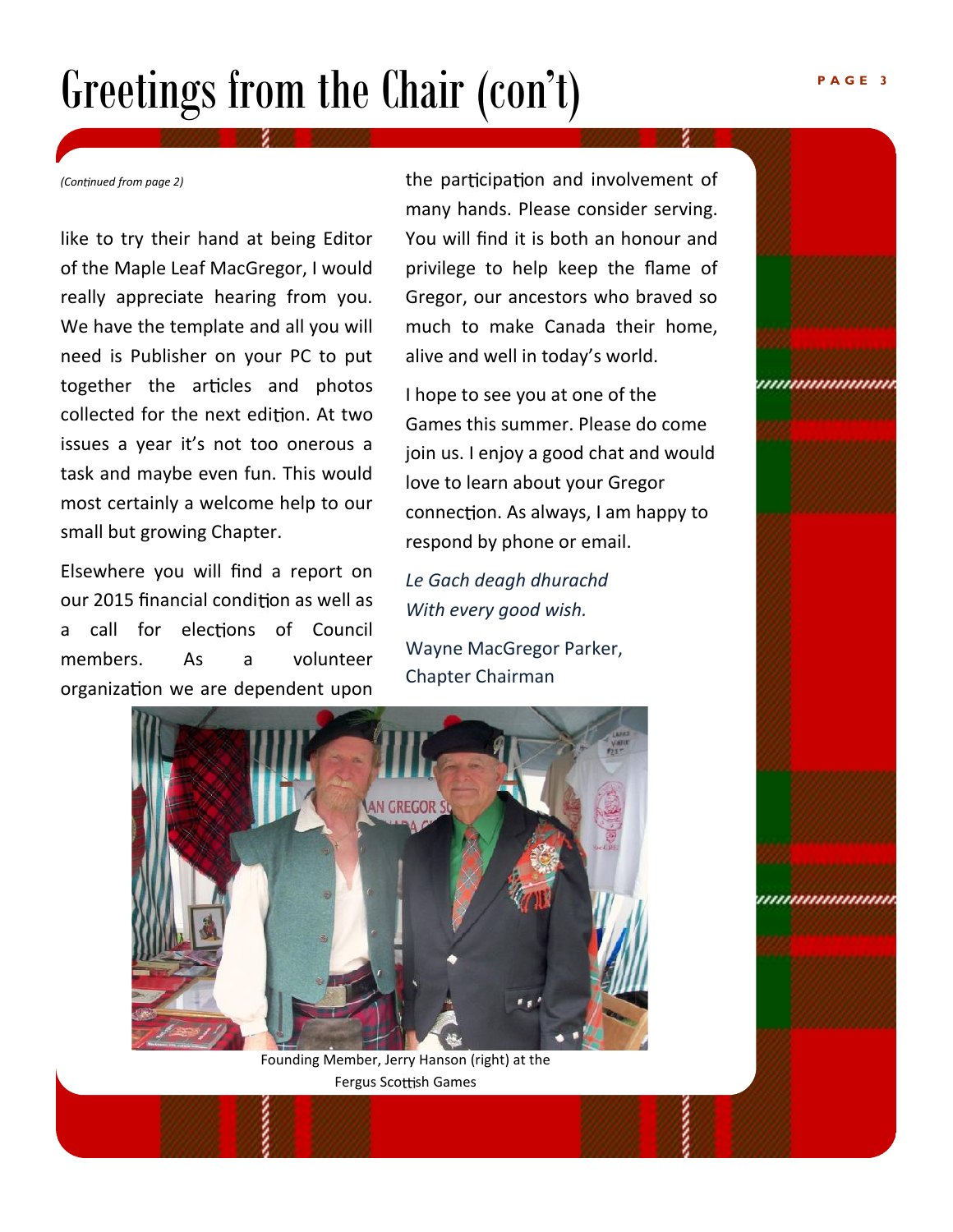

### SONS OF THE WOLF

### Campbells and MacGregors and the Cleansing of the Inland Glens

### *Ronald Williams - House of Lochar 1998 - 99 pages*

Much has been written about the demise of Clan Gregor in the  $14<sup>th</sup>$  and  $15<sup>th</sup>$  centuries and the series of tragedies leading up to the eventual proscription of their very name and the systematic removal of MacGregor from traditional lands. Clan Campbell's role in this is often the source of much disinformation and exaggeration, all too often suffering the embellishment of popular Campbell bashing. Clan Gregor had a role in this demise as well. There are always two sides.

Instead she advised that a clearer picture of history only Some time ago a former Chairman, Jean Andleson, advised me to resist the temptation to read a good book on MacGregor history and take it as fact; the way it was. emerges after one takes a 360 degree view by reading numerous accounts and merging the common points in agreement. This holistic approach to understanding



chronology and fact leads to a more rounded and robust perspective. I have found this to be good advice. But back to the Campbell's.

Seeking a better understanding of just how we lost our traditional lands I read this little book with interest, being particularly drawn to the phrase *...the cleansing of the inland glens...*. The book did not disappoint. The pages are full of a fresh perspective on documented incidents and issues that combined to reduce our once proud Clan to landless "Children of the Mist." Much of this was, in fact, at the hand of the Campbells. However, we were not alone, and neither were the Campbells. These were brutally tough times and powerful men with expansionist designs often held the balance of power and operated under the authority of law. MacGregor, to our demise, opted to instead simply hold land, "by the right of the sword", refusing to seek a charter or royal assent for authority over lands we held for centuries.

*(Con nued on page 5)*

,,,,,,,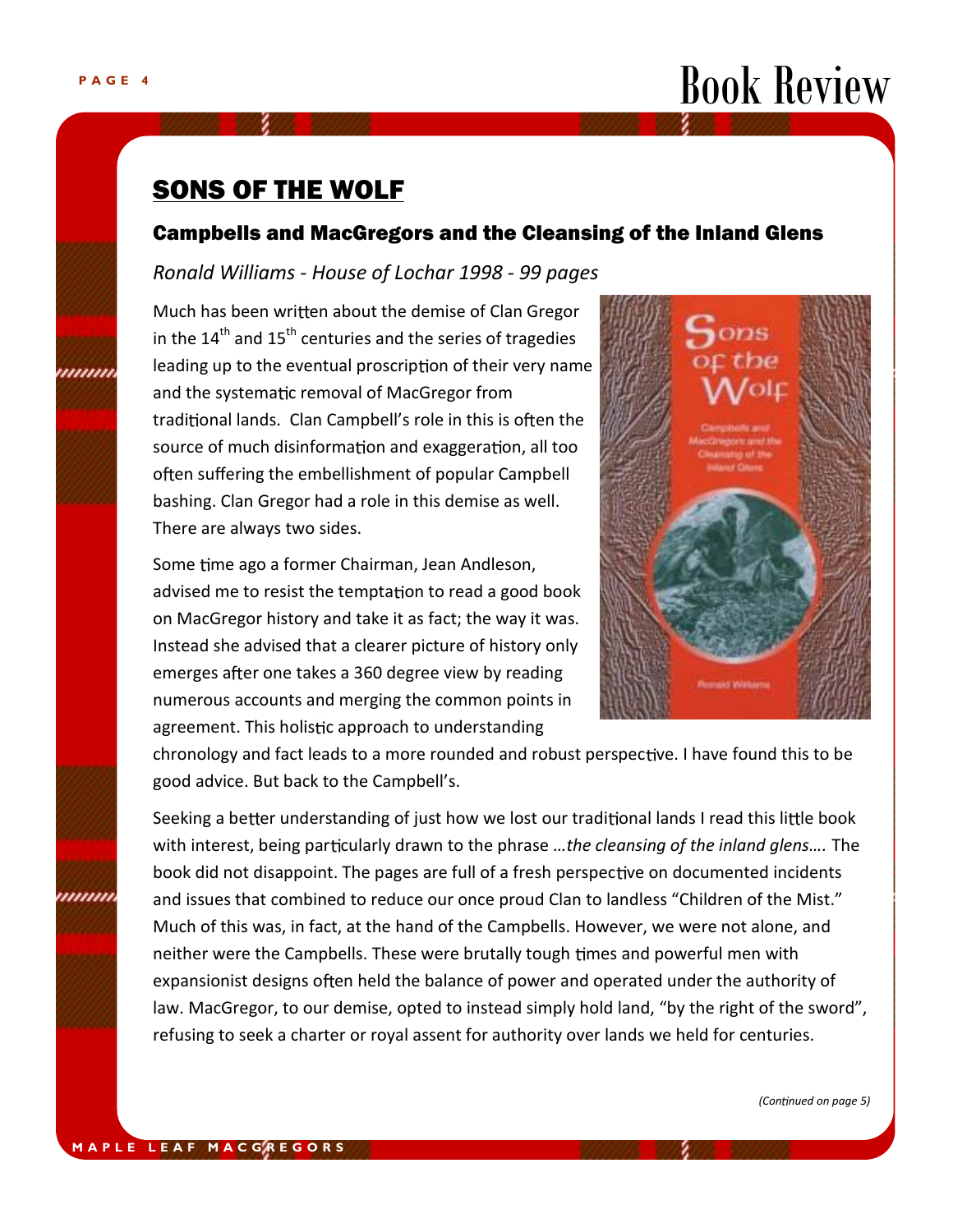# Book Review

*(Con nued from page 4)*

In the words of the author:

With the forfeiture of the Lord of the Isles (MacDonald) and the break-up of the old Celtic *earldoms, many clans previously subordinate and therefore under some form of order, began to pursue independent policies of aggrandizement or preservation – leading invariably to the unchecked pursuit of latent rivalries and feuds amongst themselves. This dispersal of authority, coming at a me when the old clan system itself was being* surreptitiously undermined by feudal laws of tenure, made them vulnerable to the *preda ons of the Campbells and other "charter lords" who astutely capitalized on the weakness of the central government to acquire for themselves the power of law enforcement which they bent to serve their own dynastic and territorial ends.* 

I recommend this book as a good source of information about some of the important events in the chronology of events leading up to the demise of both Gregor and the old highland way of life. It is easy to read and well footnoted.

Lastly, it is a valid perspective. It is not the whole story.

WMP

I I I I I

П

I I I I I I

# Ken McGoogan & Celtic Lightning

Ken McGoogan will be appearing at the Toronto Reference Library Atrium (789 Yonge St) on Thursday, November 12 at 7:00pm to talk about his new book

CELTIC LIGHTNING: *How the Scots and the Irish Created a Canadian Na***tion**. Ken will be giving a 30 – 45 minute slideshow presentation about the book followed by a Q&A period and an opportunity for attendees to meet Ken and purchase a book.

**KEN MCGOOGAN** is the best-selling author of a dozen books, among them *50 Canadians Who Changed the World, How the Scots Invented Canada, Fatal Passage* and *Lady Franklin's Revenge*. He has won the Pierre Berton Award for History, the University of British Columbia Medal for Canadian Biography, the Canadian Authors' Association History Award, the Drainie-Taylor Biography Prize and an American Christopher Award for "a work of artistic excellence that affirms the highest values of the human spirit."



'''''''''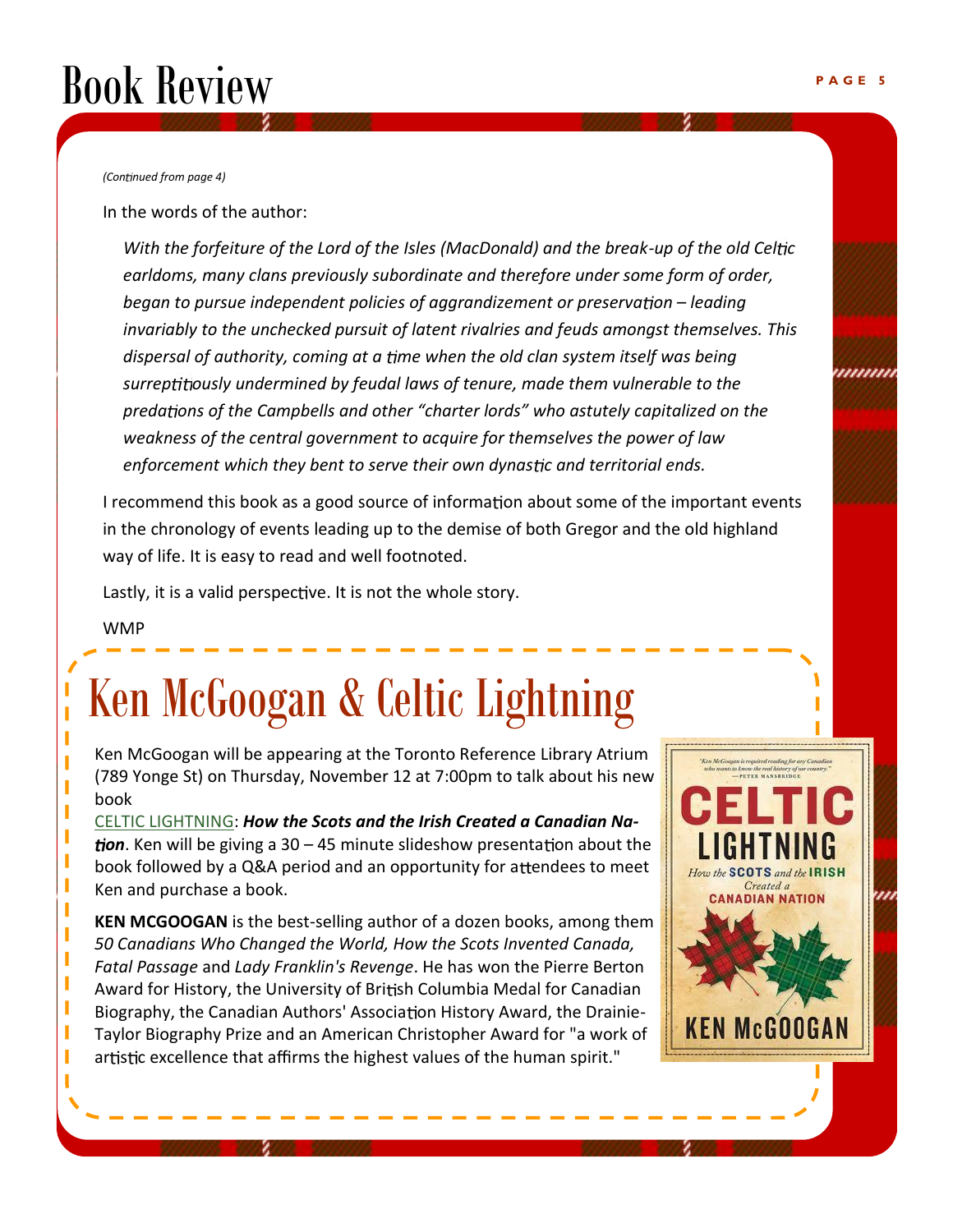# Call For Candidates For Election

### **CALL FOR CANDIDATES FOR ELECTION TO CHAPTER COUNCIL**

Our charter constitution calls for periodic election of Council. We currently have three Councilors, Anne MacGregor Stadden, Judy Heynsbroek and Wayne MacGregor Parker, Chair.

We are planning to hold an election by email vote later this year and would appreciate hearing from anyone willing and interested in serving. We are a small group and typically hold two meetings per year by phone so the burden is light. We'd love to hear from you to widen the circle. If  $interested$ , please send confirmation to macgregor@telizon.ca sometime before October  $31<sup>st</sup>$ .



### **Important Reminder**

**Membership renewals for 2016 are now well past due! I have contacted those outstanding and would appreciate your prompt payment. If you have not heard from me it is because you are paid up! Please send your \$37.00 cheque to CGSCC, PO Box 232, Dorset, ON P0A 1E0. Your Chairman will greatly appreciate not having to chase you down!**

If I don't receive your subscription by the end of August I will send you **another email reminder. I'm a volunteer with a day job and it's always nice to have prompt renewals without repeated appeals. Many thanks.**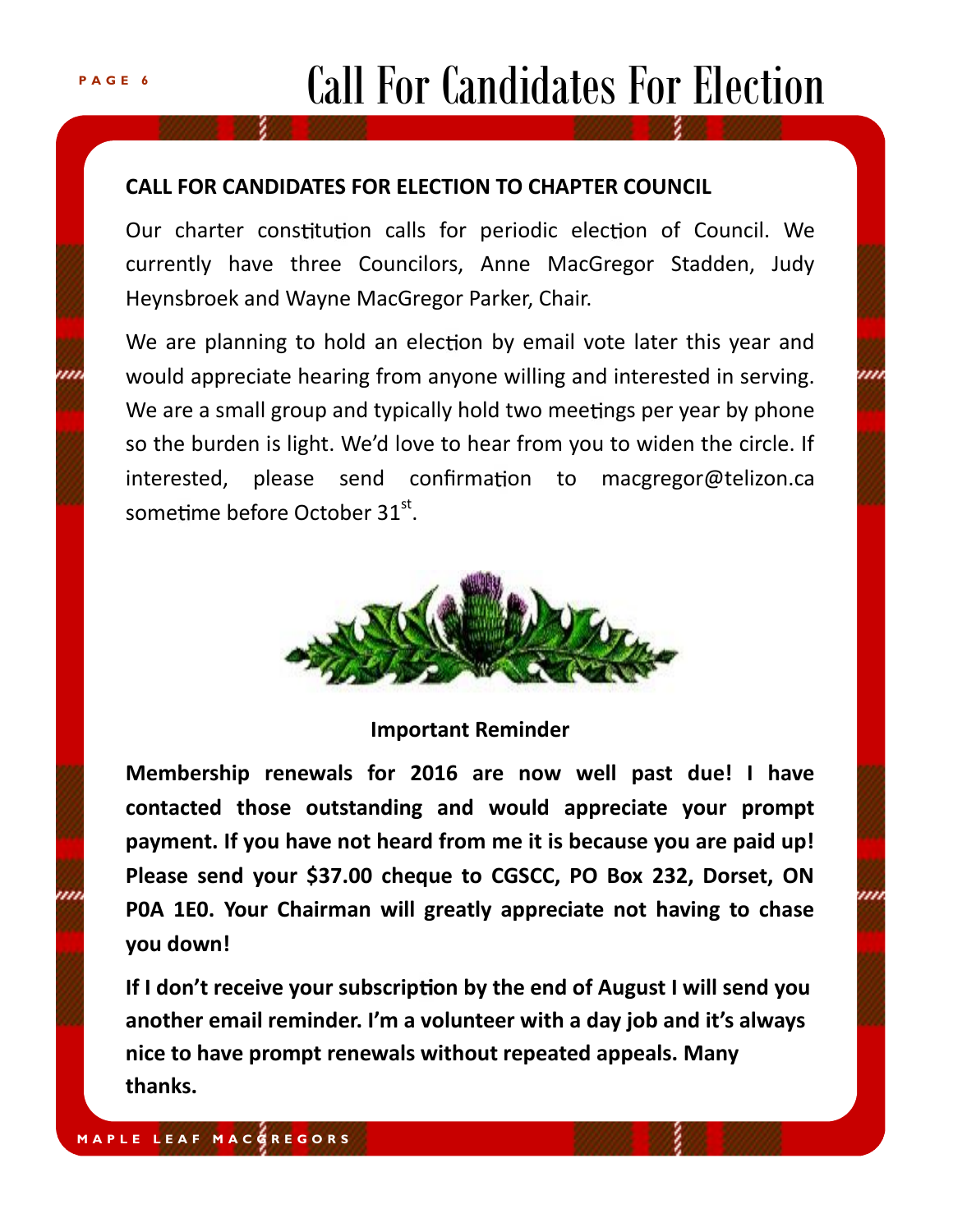### Wear Your Clan Proudly This Summer!

### **T-SHIRTS**

We now have T-Shirts for sale. Men's are a substantial and high quality 100% cotton, tan with red crest, and are available in medium, large and extra-large. Women's are a fitted V-neck, high quality 100% cotton, white with red crest, and are available in small, medium and large. Both are available for \$25.00, including shipping or \$20.00 at the Games. Please send cheque to Clan Gregor, PO Box 232, Dorset, ON P0A 1E0. All proceeds go towards helping your Chapter and Society further its aims and objectives.

### **MEMBERSHIP BADGE**

Another great way to show your membership is to wear one of the Clan Gregor Society Membership Badges on your lapel or collar. These are handsome, well-crafted and a terrific value at two pounds sterling plus shipping. They are available to members only and must be ordered through our Secretary, Ishbel MacGregor at society@clangregor.org.



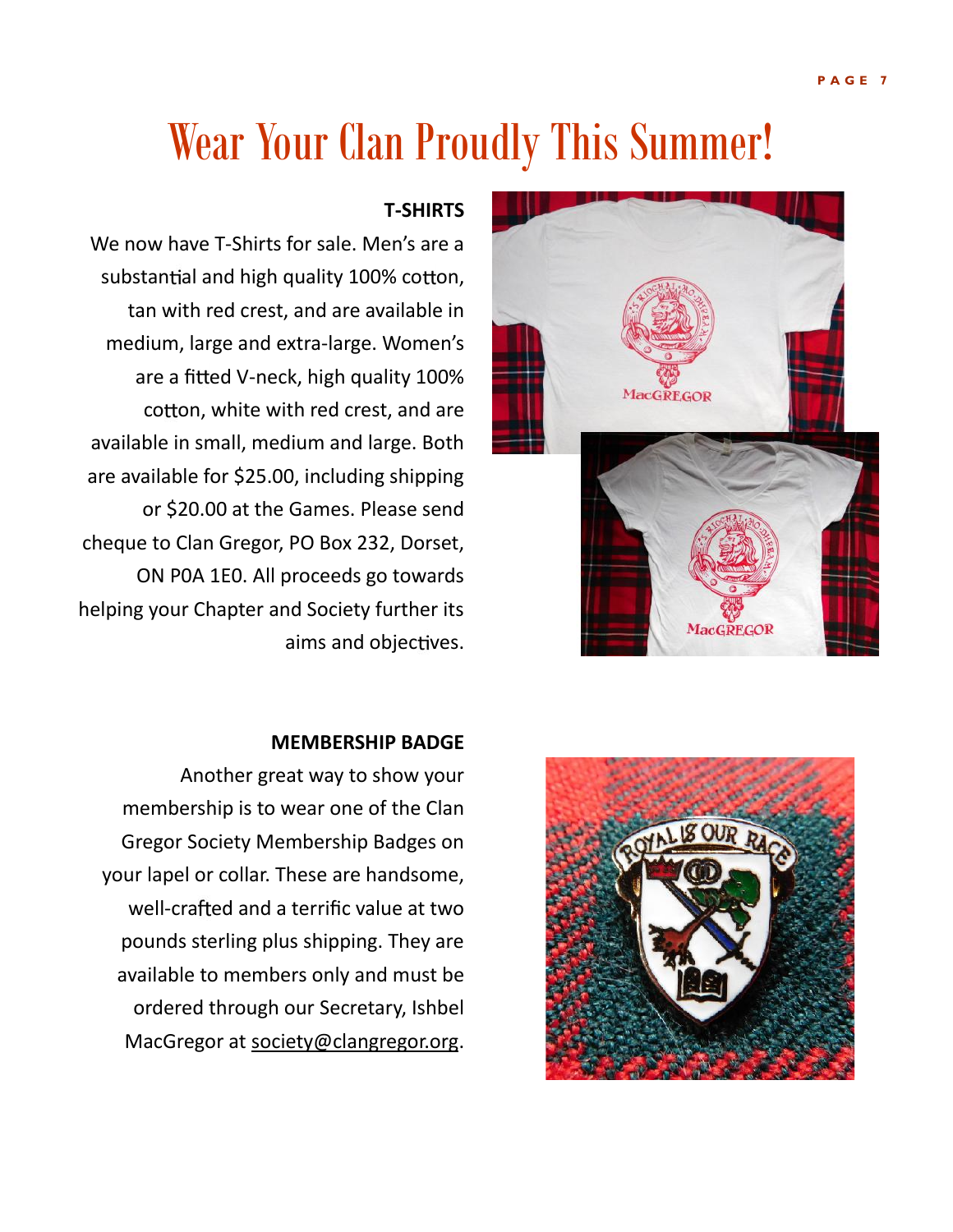### Kincardine Connections

Dr. Scott MacGregor and his brother Grant stopped by the Gregor Society booth at the Kincardine Scottish Festival to introduce us to their ancestors James and Lydia MacGregor who immigrated to Canada in the early 1800's. This was a powerful connection. Scott had this to say afterward.

*.* Hi Wayne, it was great to connect with you this past weekend in Kincardine. Can't help but wonder if this James McGregor knew and/ or was closely related to the James MacGregor who settled at Bannockburn Farm in Howard Township which is extremely close to Euphemia Township in Kent County!!! Thanks for all you do!

- Dr. Scott & Grant McGregor

Do you have a connection or photos to share? If you need help or direction in looking up your Gregor roots, both our Chapter Councilors, Annie MacGregor Stadden, annandjims@bell.net and Judy Heynsbroek,

sendthistojudy@hotmail.ca are happy to assist Society members with their research.



*Dr. Sco & Grant McGregor with Wayne MacGregor Parker at the Kincardine Scottish Festival* 



**JAMES MCGREGOR** 

Born Perthshire Scotland Aug. 14, 1826 Died

LYDIA OUTHOUSE

Zone Twp Kent Co Sept. 10, 1841

Married 1862 Died Euphemia Twp.Lambton Co.<br>Buried Fansher Cemetrey

1111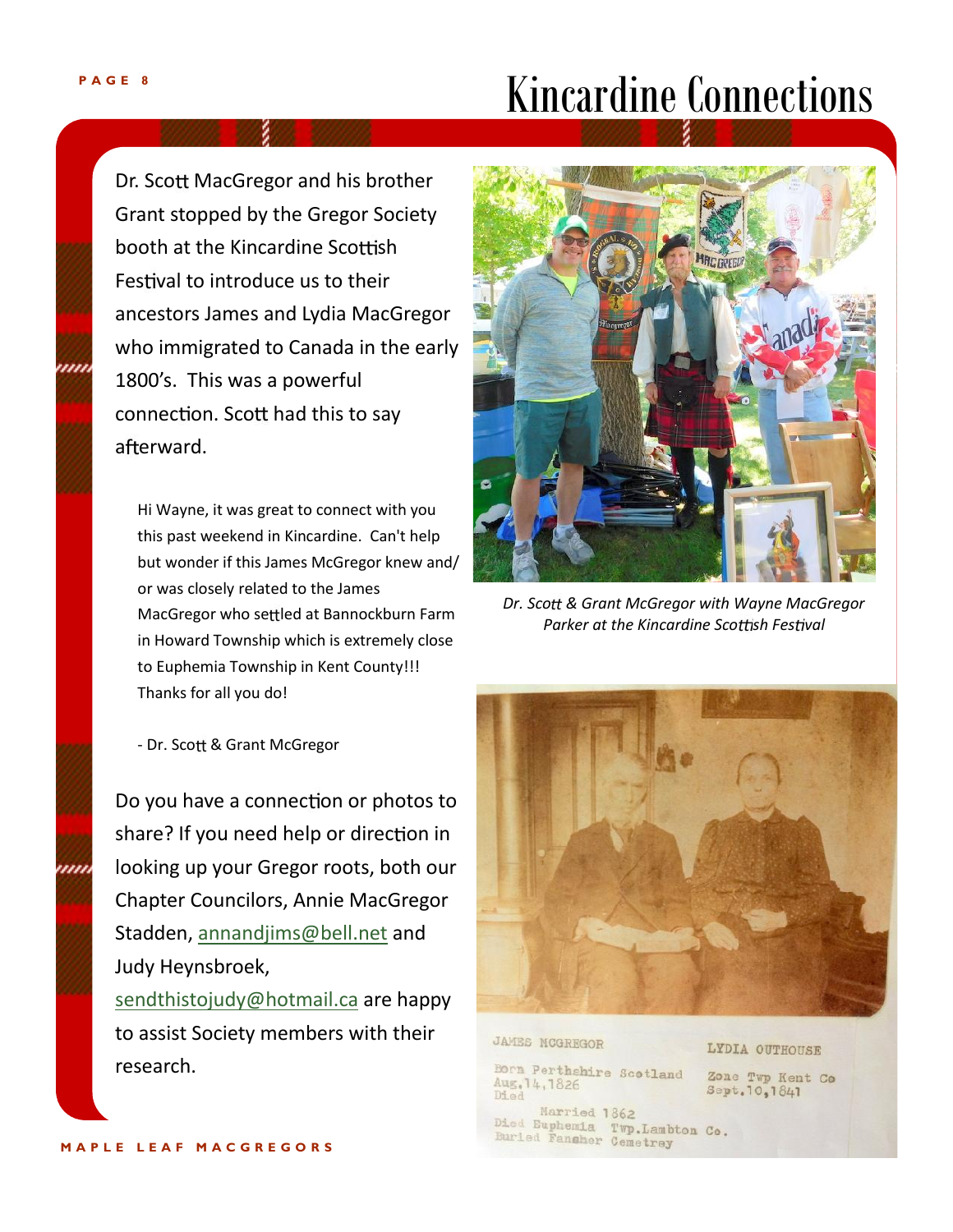## 2015 Financial Statements

### **Clan Gregor Society Canada Chapter 2015**

### **Balance Sheet**

#### **As of 12/31/2015 (Unaudited)**

### **ASSETS**

| <b>Bank Balance</b>              | $$1,457.77$ 2           | <b>Notes</b>                                                                                                                                   |  |  |
|----------------------------------|-------------------------|------------------------------------------------------------------------------------------------------------------------------------------------|--|--|
| Inventory<br><b>Total Assets</b> | \$450.003<br>\$1,907.77 | 1. All activity in Canadian dollars<br>2. Bank of Nova Scotia<br>3. T-Shirt inventory on hand                                                  |  |  |
| <b>LIABILITY</b>                 |                         | 4. Consisting of 14 one year memberships at \$22US, 3                                                                                          |  |  |
| Membership fees due Scotland     | \$722 US 4              | five year memberships at \$88US, and one Fellowship<br>renewal at \$150US. All are individual memberships<br>5. Exchange rate as of 31/12/2015 |  |  |
| (\$722.00x 1.30 exchange)        | \$938.60 CDN 5          |                                                                                                                                                |  |  |
| <b>Total Liability</b>           | \$938.60                |                                                                                                                                                |  |  |
| <b>RETAINED EQUITY</b>           | \$968.17                |                                                                                                                                                |  |  |

### **2015 Financial Activity**

#### **1/1/2015 through 12/31/2015 (Unaudited)**

#### **INCOME**

| <b>Annual Member Dues</b>  | 1,127.00 | 60.83 % 2   | Notes                |
|----------------------------|----------|-------------|----------------------|
| Ways And Means             | 725.75   | 39.17 % 3   | 1. All a<br>2. Inclu |
| <b>TOTAL INCOME</b>        | 1,852.75 | 100 %       | as well              |
| <b>EXPENSES</b>            |          |             | 3. Item              |
|                            |          | 3.32 %      | 4. Gam               |
| <b>Bank Charge</b>         | 30.00    |             | 5. T-Sh              |
| <b>CGSCC Expenses</b>      | 250.00   | 27.68 % 4   | 6. Crec              |
| Clothing                   | 714.39   | 79.09 % 5   | 7. Net<br>Life Cla   |
| <b>Currency Conversion</b> | $-36.13$ | $-4.00\%$ 6 |                      |
| Subscriptions              | $-55.00$ | $-6.09%7$   |                      |
| <b>TOTAL EXPENSES</b>      | 903.26   | 100 %       |                      |
| <b>NET SURPLUS</b>         | \$949.49 | 100 %       |                      |

| <b>Notes</b>                                                                                                                                                                                                                 |  |
|------------------------------------------------------------------------------------------------------------------------------------------------------------------------------------------------------------------------------|--|
| 1. All activity reported in Canadian dollars<br>2. Includes all memberships received in calendar 2015,<br>as well as Chapter dues<br>3. Items sold at Games, primarily T-Shirts<br>4. Games entry fees and CASSOC membership |  |
| 5. T-Shirt order<br>6. Credit generated by some sales paid in US dollars<br>7. Net of subscriptions reflecting ACG share of Celtic<br>Life Clan listing                                                                      |  |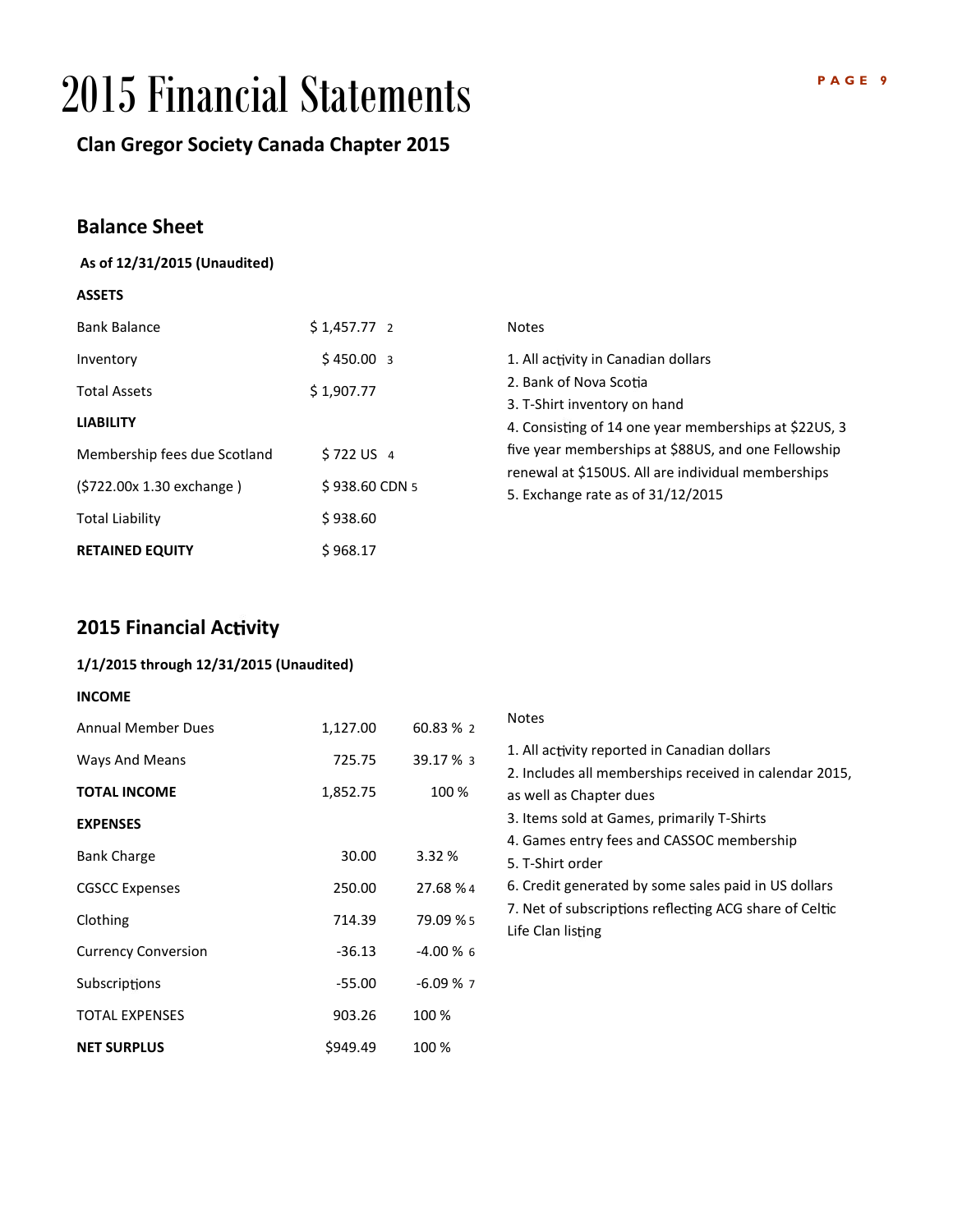### **MacGREGOR'S STICKY GINGERBREAD**

A Scottish recipe

Ingredients:

8 oz. butter

1 cup plus 2 tsp. dark brown sugar (I use light if I don't have dark) 1 ¼ cups molasses

,,,,,,,,,,

,,,,,,,,,,,

2 ¼ cups flour

2 beaten eggs

2 tsp. ground ginger (if I want it extra gingery I add some fresh run through a garlic press)

1 tsp cinnamon (I heap it)

3 tsp. warm milk (can't tell you how many times I forget the "warm") 1 tsp. baking soda

*.* medium saucepan. Add the eggs, flour and spices and mix well. Add Preheat oven to 300. Melt butter, sugar and molasses over low heat in milk and baking soda. Remove the mixture from heat and pour into well greased 9" square cake pan. Bake 40 min and remove from oven. Cut into small squares and allow to cool a bit before serving. Serve it warm with heavy whipped cream or ice cream if you want a really decadent dessert!

I've made this recipe dozens of times and it never turns out the same twice. Enjoy it however it turns out. This is a runaway hit whenever it is served. I am asked over and over again for this recipe. Try it and you will see!

Vina MacQueen Parker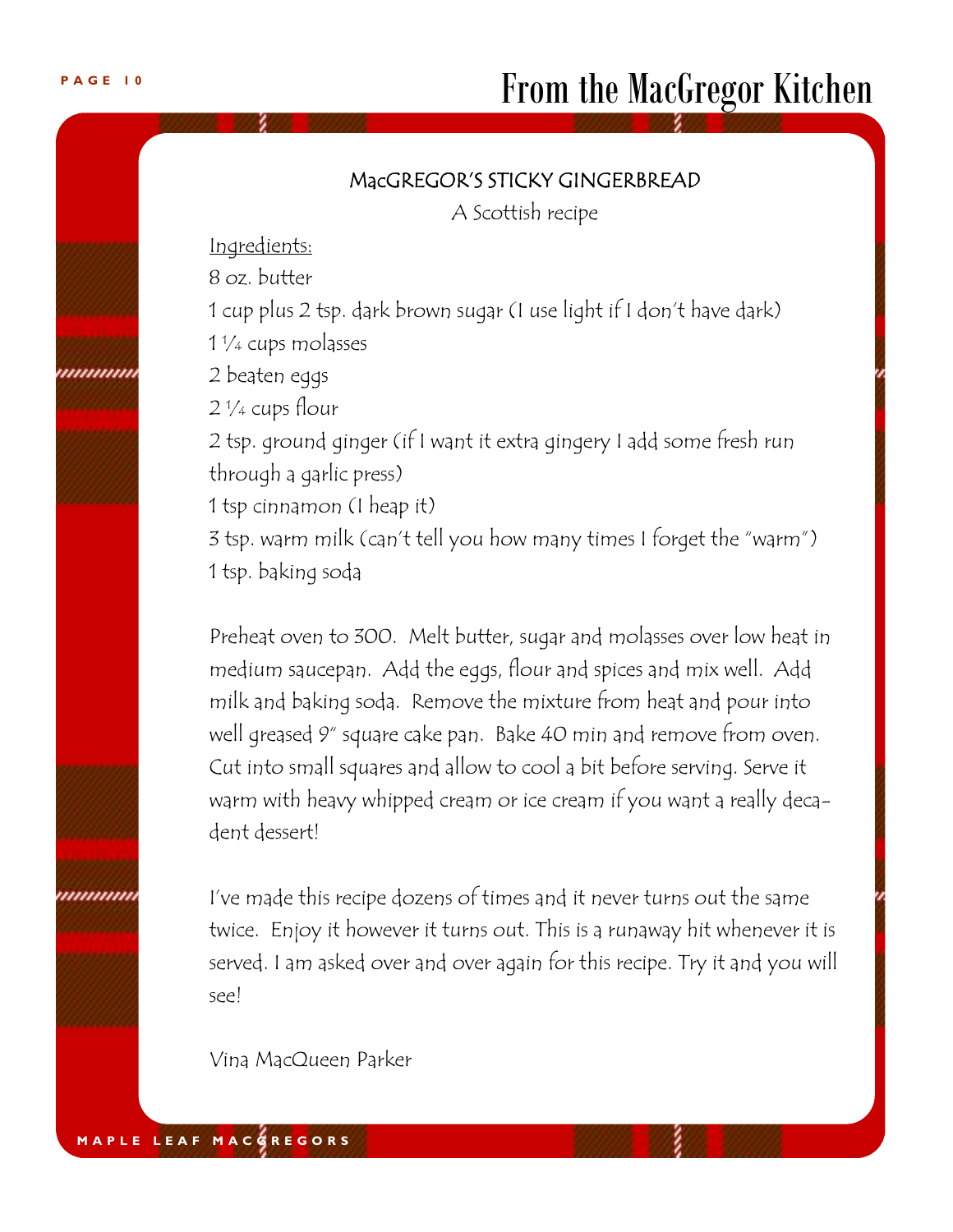### **The Scottish Diaspora Tapestry World Tour -- Exclusive Ontario Exhibition**

305 beautifully hand-stitched panels tell the story of Scots living around the world. For over three centuries, ordinary Scottish folk including coalminers, trades-people, farmers and farm servants have carried their strong work ethic, social institutions and values to the four corners of the globe. In their adopted communities they made new friends, learned together, and shared ideas, perspectives and dreams.

St. Andrew's Presbyterian Church, 115 St. Andrew's Road, Scarborough 416-438-4100 diaspora@standrewsscarborough.ca www.scottishdiasporatapestry.org www.standrewsscarborough.com

Weekdays: Noon - 8 p.m. Sun. Sept. 25, 2:00 p.m. - 6:00 p.m.

FREE ADMISSION Sept. 19 - Oct. 1, 2016 Sat. Sept. 24, 10:00 a.m. - 6:00 p.m. Sat. Oct., 1, 10:00 a.m. - 4:00 p.m.



### The Scarborough Panels of the Scottish Diaspora Tapestry

Almost twenty volunteers associated with one early Scottish community -- Scarborough, Ontario - completed three Diaspora Tapestry panels in celebration of the relationship between Scottish settlers and the Canadian forest almost 200 years ago. Symbolized in these panels are stories of hardship and survival, and others of prosperity, fellowship and faith death by falling tree and stump remover; clearing the land for crops; sawmills for the construction of homes, barns and churches; cutting and selling masts for the shipping industry; and Alex Muir's famous song "The Maple Leaf Forever". Join us at St. Andrew's for this fascinating exploration of their stories.